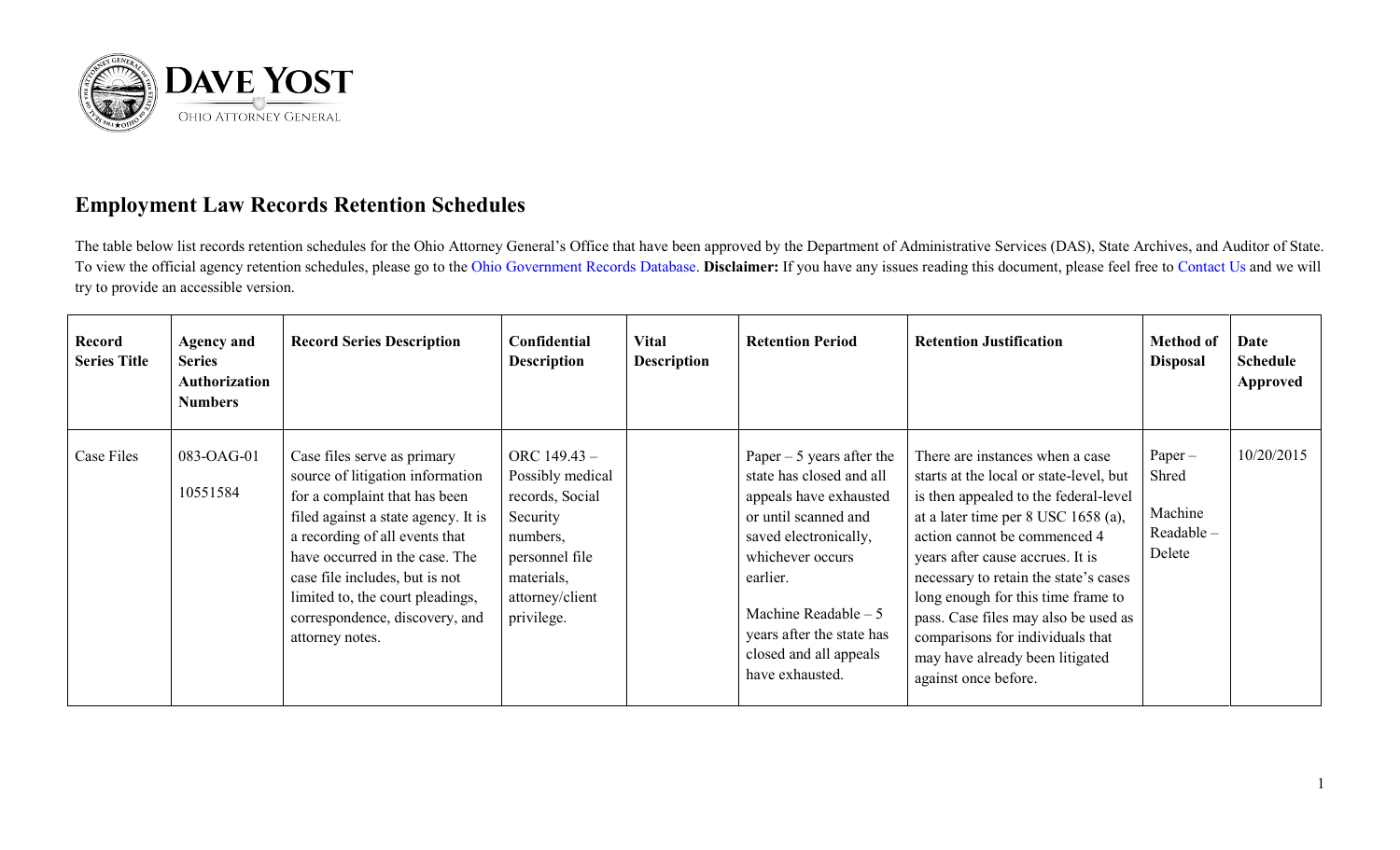

| <b>Record</b><br><b>Series Title</b>                      | <b>Agency and</b><br><b>Series</b><br>Authorization<br><b>Numbers</b> | <b>Record Series Description</b>                                                                                                                                                                                                                                                                                                                                                                                                                                                                                       | Confidential<br><b>Description</b>                                                                                                                                                                       | <b>Vital</b><br><b>Description</b> | <b>Retention Period</b>                                                                                                                                                                                                          | <b>Retention Justification</b> | <b>Method of</b><br><b>Disposal</b>                  | Date<br><b>Schedule</b><br><b>Approved</b> |
|-----------------------------------------------------------|-----------------------------------------------------------------------|------------------------------------------------------------------------------------------------------------------------------------------------------------------------------------------------------------------------------------------------------------------------------------------------------------------------------------------------------------------------------------------------------------------------------------------------------------------------------------------------------------------------|----------------------------------------------------------------------------------------------------------------------------------------------------------------------------------------------------------|------------------------------------|----------------------------------------------------------------------------------------------------------------------------------------------------------------------------------------------------------------------------------|--------------------------------|------------------------------------------------------|--------------------------------------------|
| Claim Files<br>(Workers'<br>Compensation<br>Defense Unit) | 057-OAG-37<br>10551608                                                | Claim files concern hearings on<br>potentially multiple workers'<br>compensation issues arising<br>from or stemming from the same<br>accident of injury. Records<br>include, but not limited to,<br>notice of hearing, motions,<br>scheduling information,<br>continuances, files sent by client<br>on injured worker (gathered<br>during investigation), pleadings,<br>exhibits, medical records,<br>correspondence, attorney work<br>product, hearing orders,<br>surveillance DVDs and final<br>adjudication orders. | 5 USC 552a<br>(SSN), ORC<br>149.43, 4121.10<br>and 4123.88<br>(Claim file),<br>some clients have<br>specific<br>exemptions,<br>attorney work<br>product,<br>CLEIRS, and<br>attorney Client<br>privilege. |                                    | Machine Readable - 2<br>years from claim being<br>declared inactive,<br>dismissed or settled.<br>Paper $-2$ years from<br>claim being declared<br>inactive, dismissed or<br>settled, unless scanned<br>and saved electronically. |                                | Machine<br>Readable-<br>Delete<br>$Paper -$<br>Shred | 3/18/2016                                  |